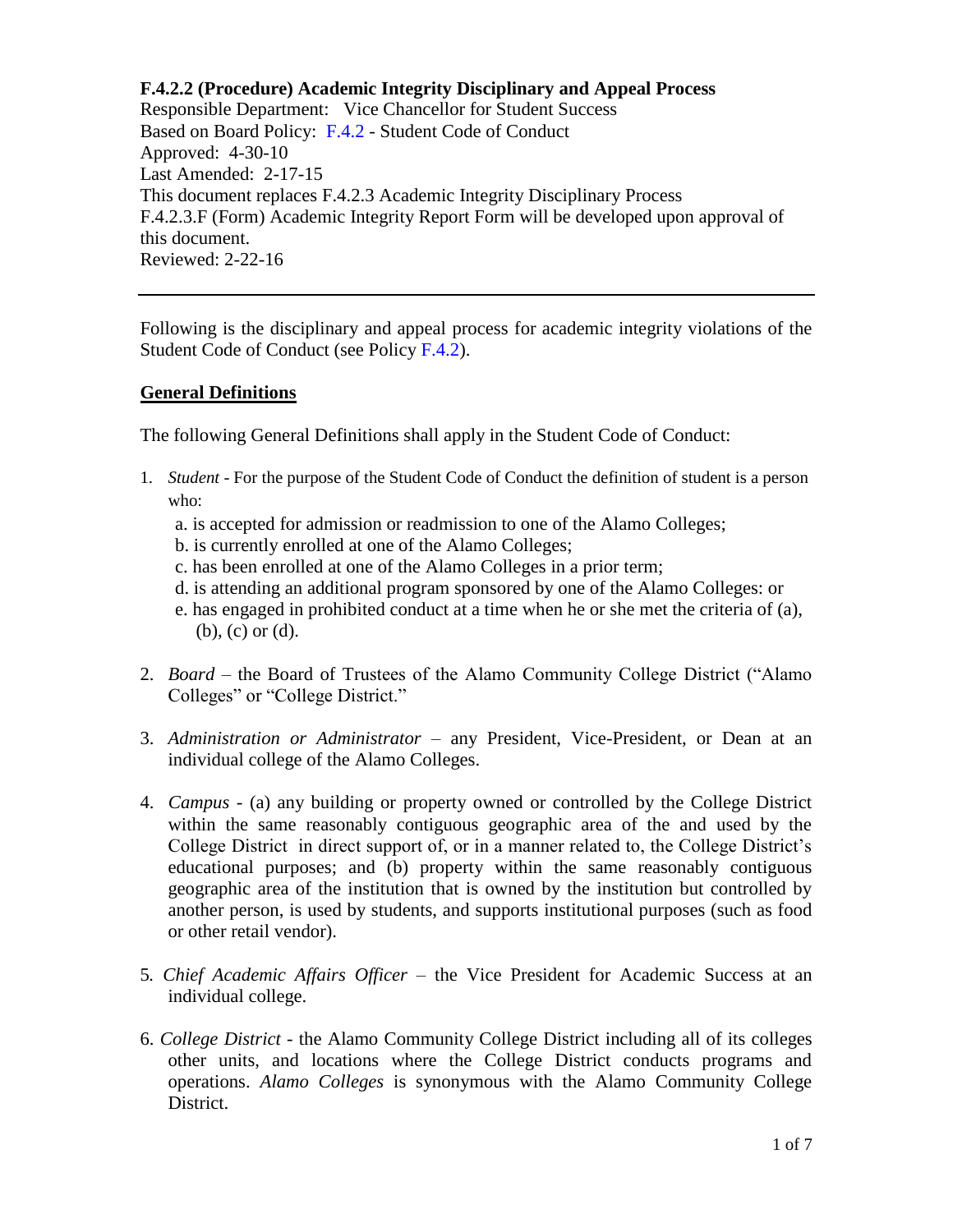- 7. *College District Community* College District students, guests, employees, Trustees, and contractors.
- 8. *College District Property* all property owned, controlled, or leased by the College District, including vehicles operated by the College District and information technology resources such as internet access (WiFi, ACES, Learning Management System), telecommunications devices (including telephones), and the electronic mail system.
- 9. *College District Sponsored Activity*  any activity on or off College District Property initiated, approved, or supervised by the College District.
- 10. *Academic Integrity Panel* The committee appointed to hear an appeal of academic integrity violations of the Student Code of Conduct.

### **Academic Integrity Violations**

Academic integrity violations cover conduct involving scholastic dishonesty. It is a violation of the Student Code of Conduct to engage in the following conduct:

- *1. Sale of Academic Product.* Preparing, selling, offering or advertising for sale, or delivering to another person an Academic Product, in exchange for anything of value, except where the conduct consists solely of offering or providing tutoring or editing assistance to another person in connection with the other person's preparation of an Academic Product to satisfy the other person's academic requirement, and the particular Student does not offer or provide substantial preparation, writing, or research in the production of the Academic Product. Academic Product includes but is not limited to a term paper, thesis, dissertation, essay, report, recording, work of art, or other written, recorded, pictorial, or artistic product or material submitted or intended to be submitted by a person to satisfy an academic requirement of the person.
- *2. Academic Enticement or Influence*. Influencing or attempting to influence an employee, faculty member or administrator in a specific exercise of official duties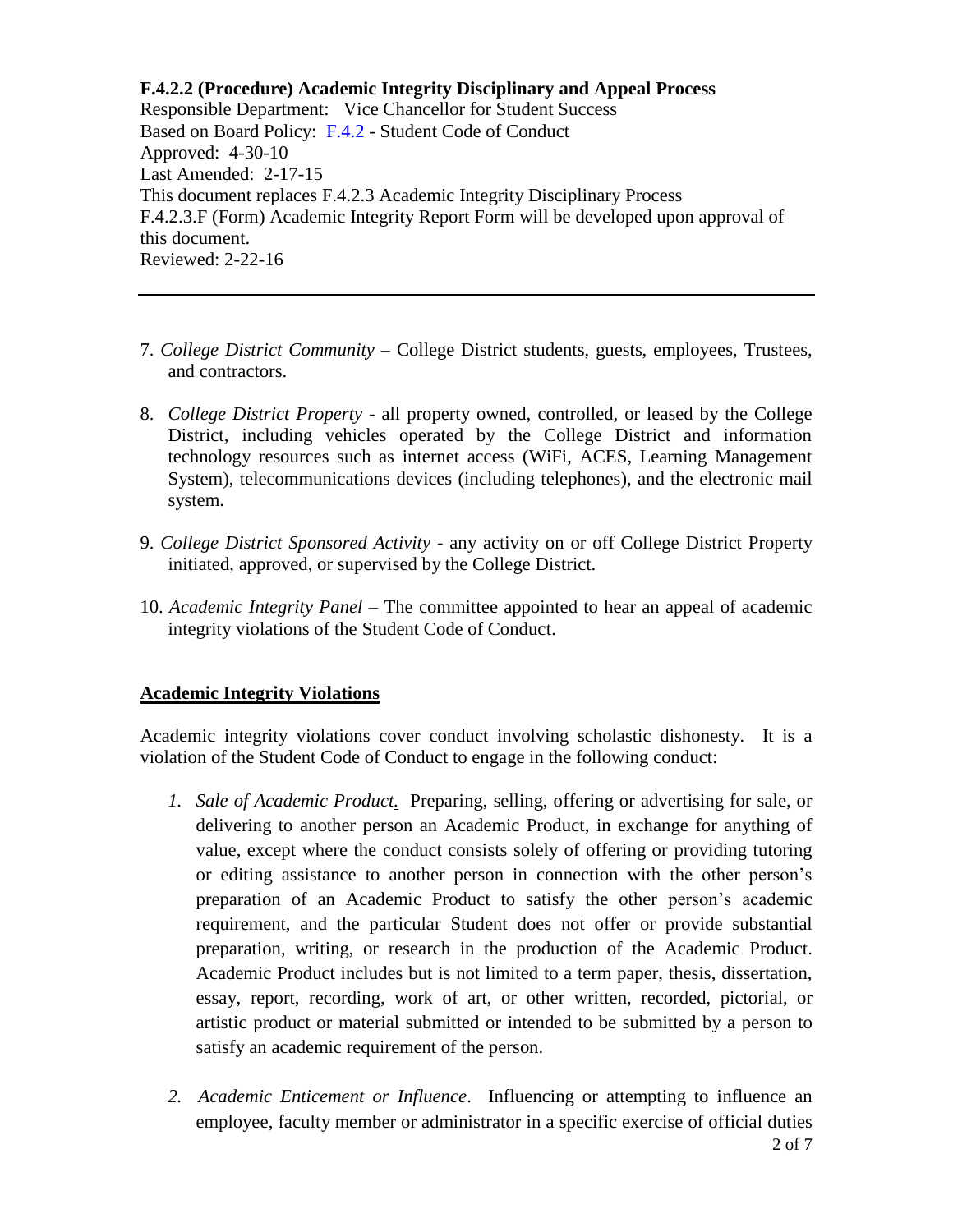(such as course grades, extensions of deadlines or waivers of academic requirements) by offering any benefit to the employee, faculty member or administrator.

- *3. Academic Misconduct*  the intentional violation of college policies, such as tampering with grades, misrepresenting one's identity, or taking part in obtaining or distributing any part of a test or assessment, or any information regarding the content of such an instrument.
- *4. Cheating*  the use or attempted use of unauthorized materials, information, or study aids; or an act of deceit by which a student attempts to misrepresent academic skills or knowledge; or unauthorized copying or collaboration.
- *5. Fabrication* intentional misrepresentation or invention of any information, such as falsifying research, inventing or exaggerating data, or listing incorrect or fictitious references.
- *6. Collusion* assisting another to commit an act of academic dishonesty, such as paying or bribing someone to acquire a test or assignment, taking a test or doing an assignment for someone else, or allowing someone to do these things for one's own benefit.
- *7. Plagiarism*  the unauthorized or undocumented use or close imitation of the language and thoughts of another author and the representation of them as one's own original work.

# **Initiation of Academic Integrity Case**

Faculty members are responsible for reporting academic integrity violations, but other college personnel and students also may report suspected violations. If a faculty member finds that a student is in violation of academic integrity standards, the faculty member shall document the act by completing the and submitting Academic Integrity Report Form at F.4.2.3.F with attaching relevant evidence to the Chief Academic Affairs Officer. If the violation was reported by College personnel or a student, the Chief Academic Affairs Officer or designee will be responsible for completing and submitting the Academic Integrity Report form and attaching the relevant evidence. The faculty member shall: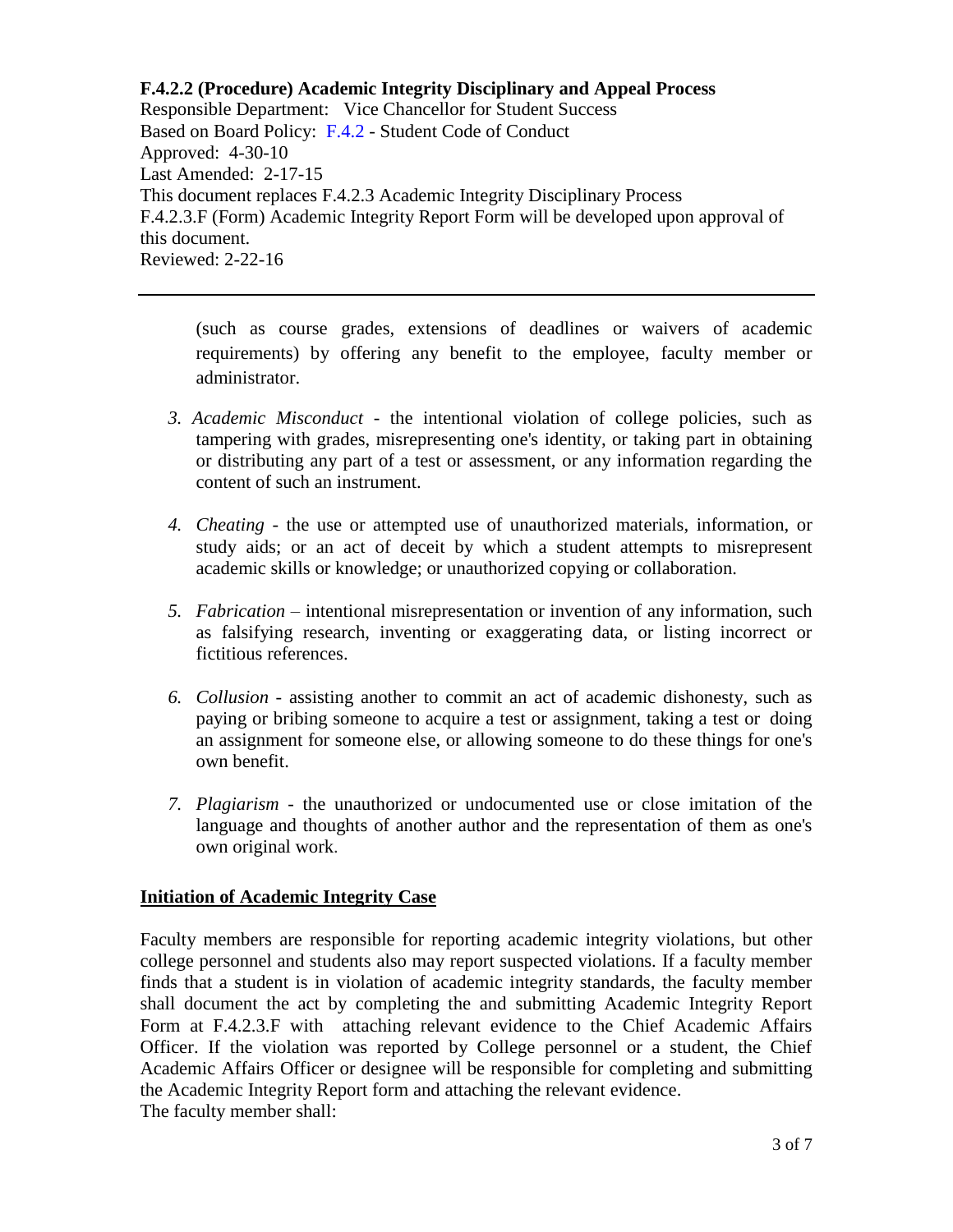1. Contact the student within five (5) business days to notify the student of the violation and request a meeting on/at a designated date, time and to explain the procedures and possible sanctions and notify the student of the opportunity to explain the alleged violation.

2. At the meeting, the faculty member shall provide the student a copy of this procedure and Policy [F.4.2,](https://www.alamo.edu/siteassets/district/about-us/leadership/board-of-trustees/policies-pdfs/section-f/f.4.2-policy.pdf) review the violation found with the student and allow the student to explain the incident. The Chair of the Department or designee shall be present at the meeting.

### **Administrative Disposition of Alleged Violation**

After meeting with the student, the faculty member may, at his/her discretion, impose any of the following sanctions:

- 1. Dismiss the charge of a violation.
- 2. Issue a written warning to the student.
- 3. Reduce the grade on the assignment or test.
- 4. Reduce the final grade for the class.

If the charge is dismissed, the faculty member shall inform the Chief Academic Affairs Officer. The Chief Academic Affairs Officer or designee will give written notice within five (5) business days to the student of the dismissal of the charge.

Sanctions  $2 - 4$  above shall be accompanied by a completed and signed Academic Integrity Report Form. If the student agrees with the faculty member's decision, the form shall be submitted electronically to the Chief Academic Affairs Officer and the paper copy shall be filed in the department office.

If the student disagrees with or contests the decision of the faculty member, the faculty member submits the Academic Integrity form within five (5) business days to the Department Chair, or the respective Dean or Dean's designee if the faculty member is also a Chair, for review of the decision and sanction(s). The student shall continue to attend all class sessions and meet all course requirements during the appeal process. Any reduced grade will not be recorded at this time.

The decision of the Chair shall occur within five (5) business days and be recorded on the Academic Integrity form. If the student agrees with the decision, the form shall be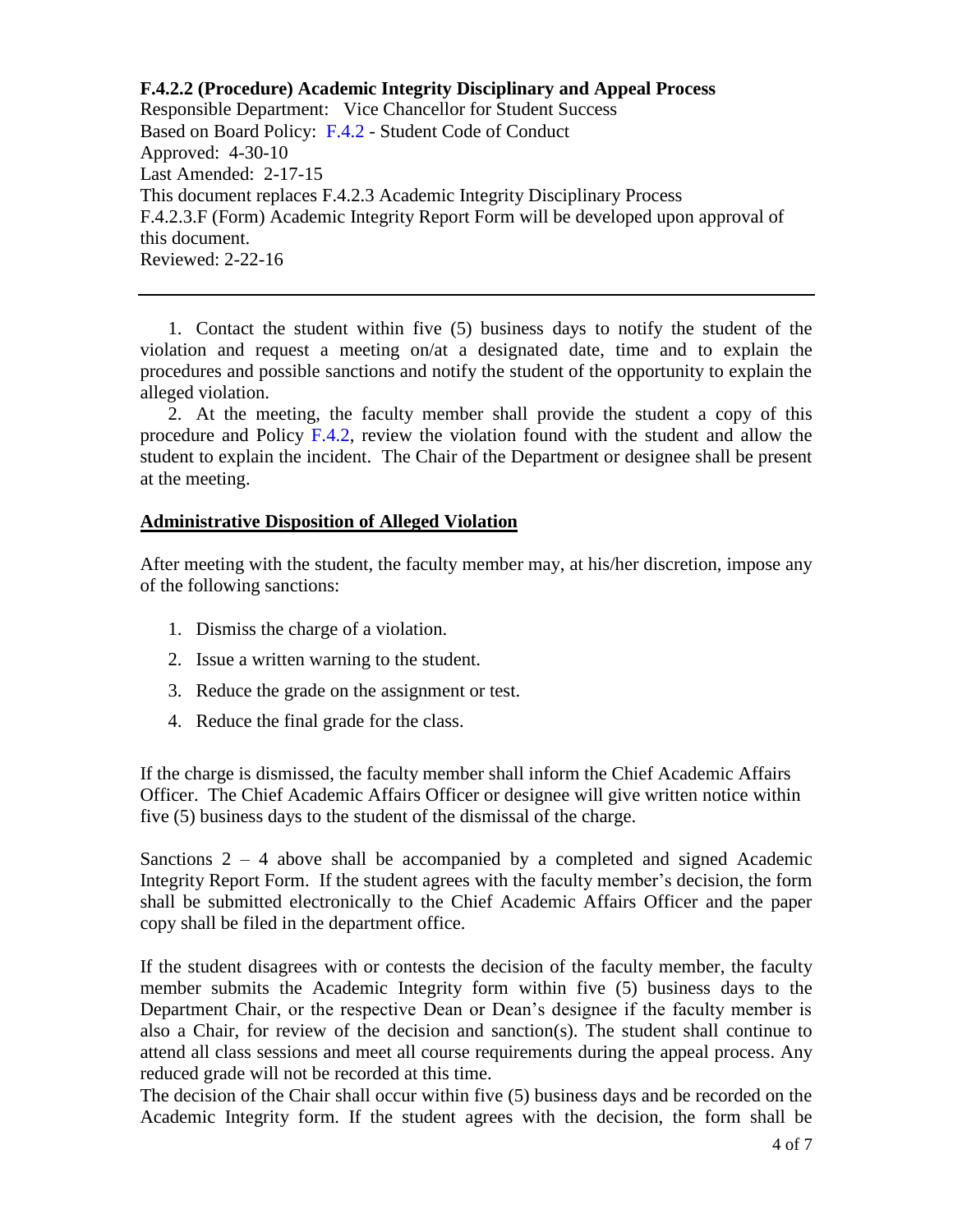submitted electronically to the Chief Academic Affairs Officer, and the paper copy shall be filed with the department office. If the student disagrees with the decision of the Chair, the matter proceeds within five (5) business days to the Academic Integrity Panel. The electronic form shall be maintained by the Chief Academic Affairs Officer and a paper copy shall be filed with the department office.

# **Appeal of Violation and Sanctions**

The Chief Academic Affairs Officer activates the Academic Integrity Panel. Members are drawn from the Academic Integrity Committee from which five members can be asked to serve when needed. The Academic Integrity Committee shall consist of a pool of members  $(8-12)$  that shall include:

- 4-6 Full-time Faculty members;
- 2-3 members of the Professional Staff:
- 2-3 members of the student body.

All members of the Academic Integrity Committee shall serve two years and receive due process training. The Chief Academic Affairs Officer or designee shall notify all parties in writing of the date, time and location of the hearing.

The Academic Integrity Panel shall consist of the following:

- 2 full-time faculty members;
- 1 staff member:
- 1 student support staff;
- 1 member of the student body.

A Chair shall be elected from the Academic Integrity Panel to lead the proceedings.

Within five days of receiving an Academic Integrity Report Form, the Chief Academic Affairs Officer will notify all parties in writing of the date, time and location of the hearing. At the hearing, the student will meet with the faculty member and Academic Integrity Panel to hear the charges and faculty member's explanation, and present his/her side of the case. The Panel may question the faculty member and the student. The student may question the faculty member. The College or student may present other witnesses, and each may ask questions of the witnesses.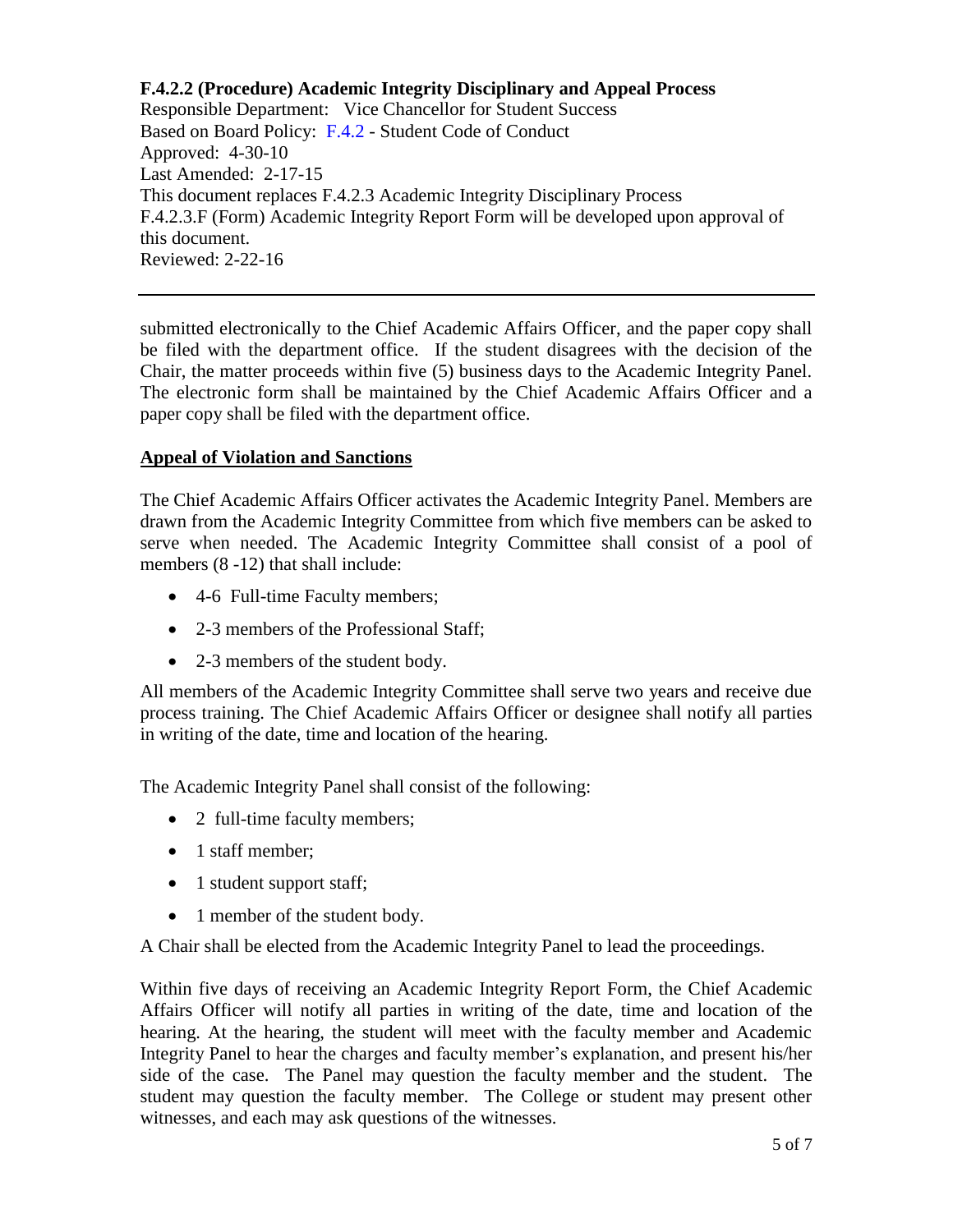The student may appear in person at the hearing with a parent or legal guardian if the student is a minor, or legal counsel in an advisory capacity and not an advocate. The student, and not any other person, is required to present his/her case and may question the witnesses. The student shall notify the Chief Academic Affairs Officer at least 72 hours prior to the commencement of the hearing that an attorney will be present at the hearing. An attorney on behalf of the College and College district may be present at any hearing as an advisor.

If the student misses the hearing, the faculty member and Academic Integrity Panel may proceed with the hearing. The Academic Integrity Panel will consider any evidence submitted at the hearing, and question the faculty member and any other witnesses presented by the College.

The Academic Integrity Panel has five (5) business days in which to make its decision. The Panel may uphold (affirm) or reverse the decision of and sanctions imposed by the faculty member. The decision of the Academic Integrity Panel is final and should be recorded on the academic integrity form. The Academic Integrity Panel will communicate its decision to the Chief Academic Affairs Officer. The Chief Academic Affairs Officer or designee will notify the student in writing of the decision of the Academic Integrity Panel. Notification will also be provided to the faculty member.

After the Chief Academic Affairs Officer receives the Academic Integrity Panel's decision and the completed Academic Integrity Report Form, the student's history of academic integrity violations will be reviewed and if the accusation of the violation is upheld, further sanctions may be applied if the circumstances of the violation warrant this (i.e., repeat behavior, multiple incidents, severely egregious offense, etc). Such sanctions may include, but are not limited to, probation, expulsion, counseling, mandatory attendance in an academic integrity class, and denial of degrees/certificates (up to and including permanent denial). In the case of denial of degrees/certificates, the college reserves the right to contact transfer partners to provide corrected transcripts without the approval of the student.

# **Communications and Correspondence**

All written communications to the student concerning the Student Code of Conduct and Academic Integrity processes, discipline and appeals shall be sent only by e-mail to the